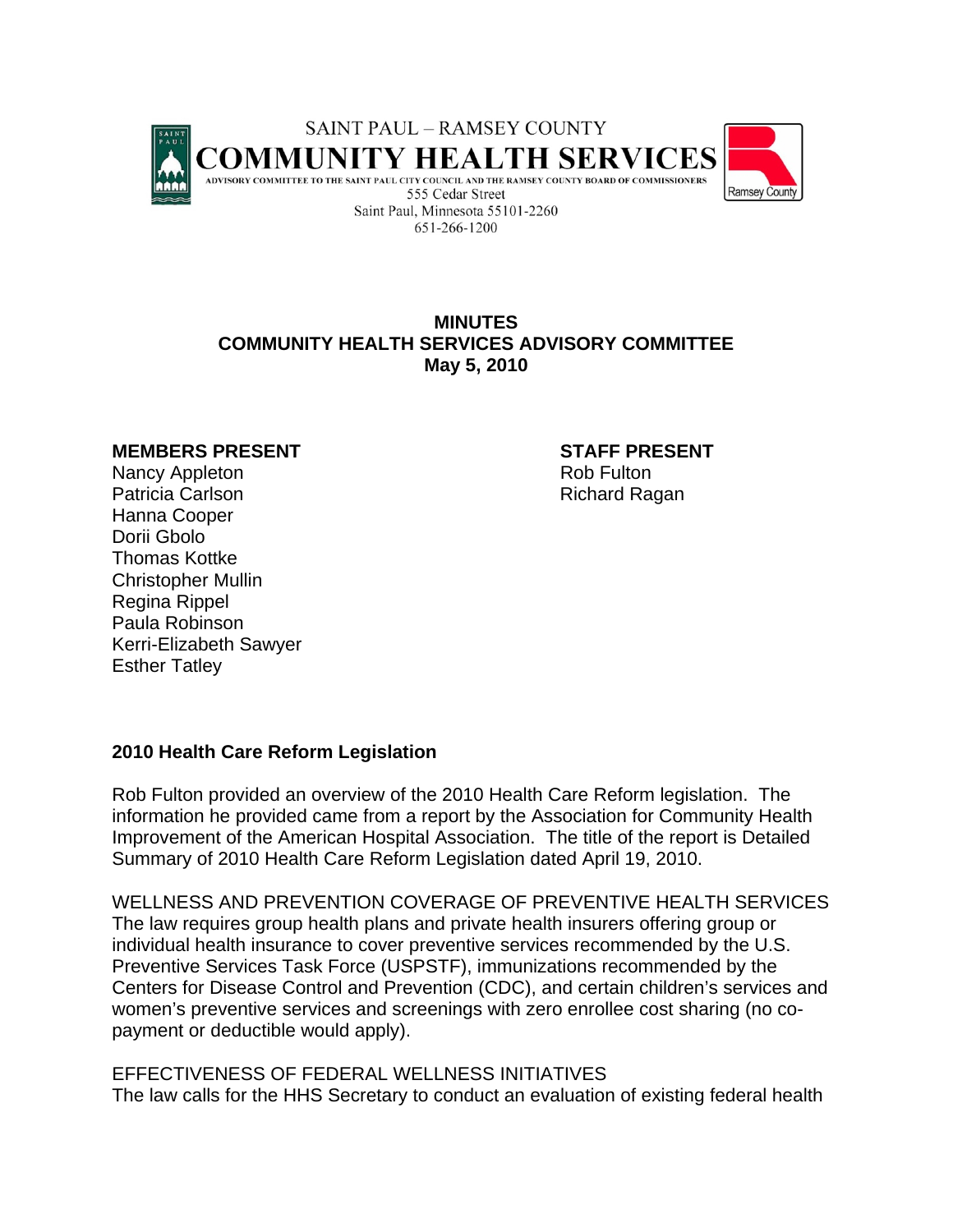and wellness initiatives to determine the extent to which they affect the health status of the American public.

### IMPROVING WOMEN'S HEALTH

Beginning in FY 2010, the law creates an Office on Women's Health within HHS headed by a Deputy Assistant Secretary for Women's Health. The office will set goals and objectives related to women's health to improve prevention, treatment and research in women's health programs, establish a Coordinating Committee on Women's Health, and establish a National Women's Health Information Center.

## MODERNIZING DISEASE PREVENTION AND PUBLIC HEALTH SYSTEMS

The law creates the National Prevention, Health Promotion and Public Health Council chaired by the Surgeon General and composed of the heads of the various federal agencies, including the secretaries of HHS, Agriculture, Education, Transportation and Labor. The council will: Provide coordination and leadership at the federal level with respect to prevention, wellness and health promotion practices in the U.S.

## INCREASING ACCESS TO CLINICAL PREVENTIVE SERVICES

The law provides \$50 million in grant funding from FY 2010-2013 to support the operation of school-based health centers, with preference given to those in underserved areas and those that serve a large population of low-income children and those in underserved areas. The law will establish a five-year national public education campaign focused on oral health care prevention and education targeted toward children, the elderly and pregnant women. In addition to the one-time "Welcome to Medicare" comprehensive physical exam, the law provides Medicare beneficiaries with annual wellness visits with zero cost-sharing (no co-payment or deductible would apply).

#### CREATING HEALTHIER COMMUNITIES

The law adopts a number of initiatives, mainly effective from FY 2010-2014, to create healthier communities, including: Community Transformation Grants to state and local government agencies and community-based organizations for evidence-based community preventive health activities to improve individual and community health, reduce the incidence of chronic disease, create healthier school environments and reduce racial and ethnic disparities. Healthy Aging, Living Well grants to states or local health departments to conduct community-based pilot programs for the pre-Medicare population (age 55-64) to identify and treat individuals at risk of developing chronic disease. Removing barriers and improving access to wellness for individuals with disabilities. Initiatives to improve immunization rates in communities, including allowing states to purchase recommended vaccines from the federal government at discounted rates negotiated by the Secretary. Labeling of standard menu items at chain restaurants. This requirement would require chain restaurants with more than 20 sites to disclose caloric information for menu items, and, upon request, to provide additional nutritional information related to such things as the amount of fat, cholesterol, sodium, sugars, protein and fiber contained in the item. This requirement also applies to food sold from chain vending machines. Demonstration programs for individualized wellness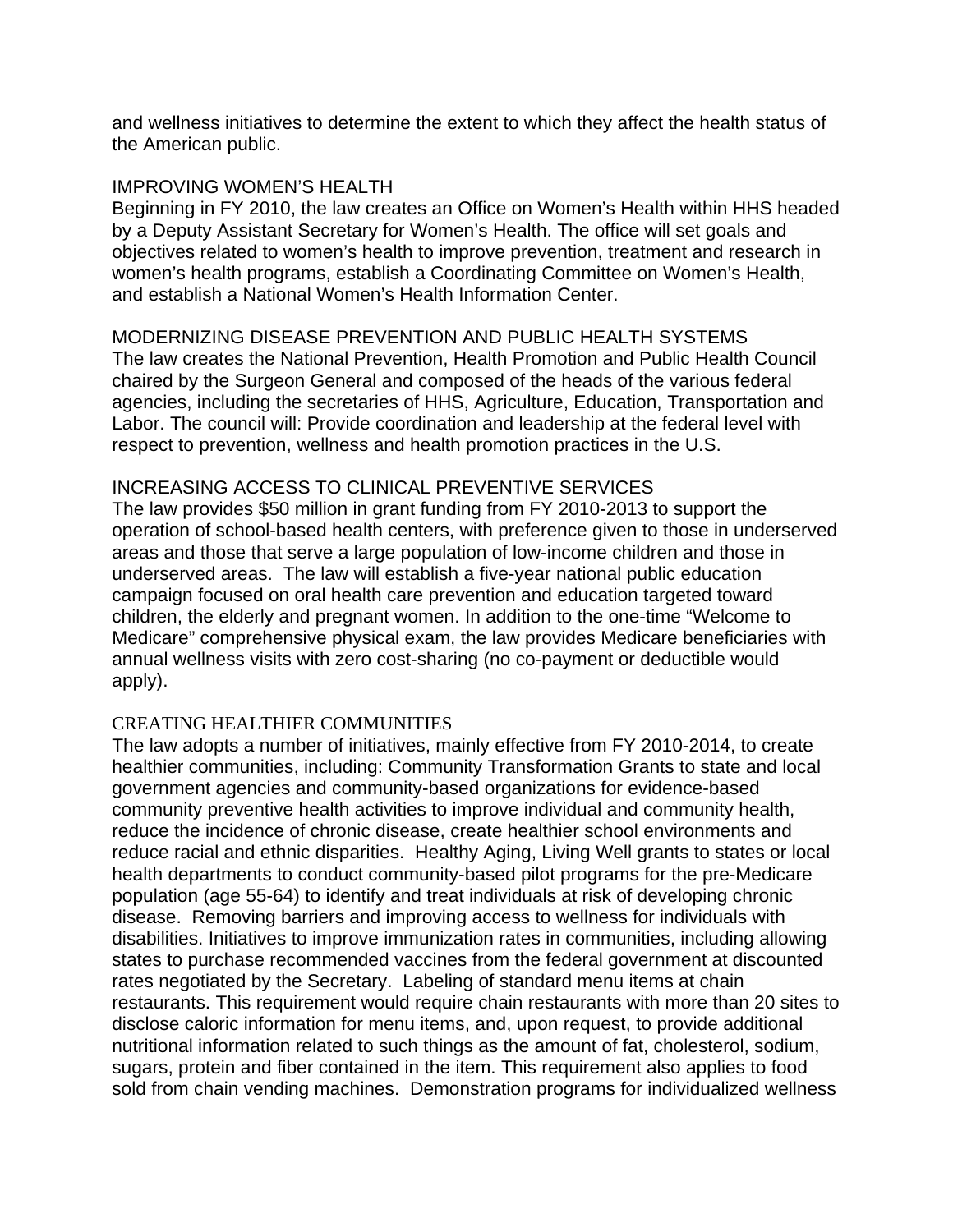plans for at-risk populations at 10 community health centers to test the impact of wellness plans on reducing risk factors for preventable conditions. Reasonable break time for nursing mothers, which requires employers with more than 50 employees to provide break time and an appropriate place for breastfeeding mothers to express milk for up to one year after the child's birth.

# PUBLIC HEALTH AND PREVENTION INNOVATIONS

The law calls for a number of initiatives to improve research related to public health services and chronic disease management.

# OTHER PREVENTION AND WELLNESS ACTIVITIES

The new law also requires the HHS Secretary, in conjunction with the CDC, to prepare and make available to the public on a biennial basis a National Diabetes Report Card that tracks trends in health outcomes for individuals with diabetes.

# **Chair's Report**

Hanna reported to the committee that the resolution asking the Saint Paul Public Housing Authority to designate some of their properties as "smoke-free" has been sent and is awaiting a response. The June 2 meeting of the CHSAC will be the final meeting of the program year. Commissioner Sanne Magnan has been invited to speak on health care reform. The meeting will be held at 90 Plato Blvd W. in the first floor conference center. Once you get notified of the meeting, please RSVP to Dick Ragan so he can plan for food. Anyone whose term on the committee is coming to an end should expect a letter from either the City Council or County Board asking if they would like to continue on the committee. Please RSVP ASAP.

## **Director's Report**

Rob Fulton reported that he had been attending a National Association of City and County Health Officials (NACCHO) conference in Minneapolis. The Saint Paul - Ramsey County Department of Public health was a sentinel health department during the H1N1 epidemic. Directors from all sentinel departments got together to discuss what they had learned and to make recommendations on policy issues for improving the response in the future. One of the issues discussed was what to do with all of the left over H1N1 vaccine?

This is the second year of the 2-year budget cycle. The Department's Leadership Team has been reviewing programs and budgets that are supported by levy and Local Public Health Grant funding, and this week reviewed the Critical Success Indicators (CSIs). On June 10<sup>th</sup> leadership will meet with the County Manager to review the CSIs and discuss progress on outcomes, changes in our 2011 budget, and if there is any reallocation of resources planned. The information will then be presented to the County Board. County departments were given a spending reduction for 2010. The Public Health Department reduction is approximately \$400,000 for 2010. The Department has been operating under a soft freeze for filling vacancies, and with this reduction will move